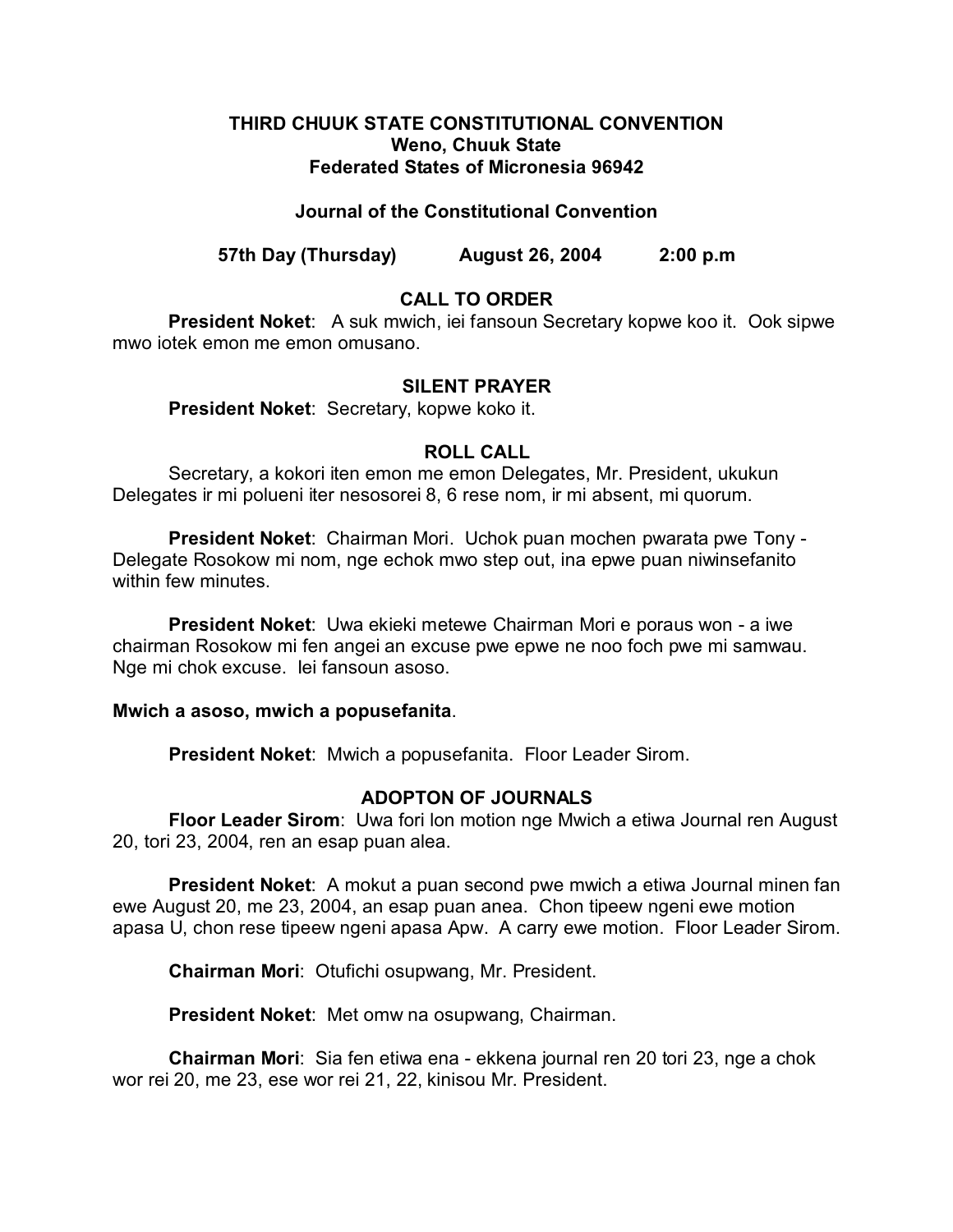**President Noket**: Mi och ewe motion epwe ura 20 me 23, esap tori - esap 20 tori 23th. Iwe ngang mi puan pusin afatau non ren ewe motion ren clarification. Mi pung epwe chok noted won record. Soposopono mwich, Floor Leader Sirom.

**Floor Leader Sirom**: Sipwe mwo ekis asoso President.

#### **Mwich a asoso, a puan niwinsefan.**

#### **MISCELLANEOUS BUSINESS**

**President Noket**: Floor Leader Sirom. Iei sa nom won Miscellaneous business. Ika pwe mi wor an emon Miscellaneous, iei fansoun. Ika ese wor ren chok an epwe nom non record pwe ei Convention a arapakan an epwe ne mwuchuna, iwe met ach plan - ika met ma sipwene fori, uwa - a wor metekewe non ach poraus - monun ei mwich ra mochen ika tipeew ngeni pwe repwene conduct-ni ar education. Iwe pokiten non ewe annuk a puan mutate ngeni chon ei Convention ir repwe ne wisen ani ewe education won ekkewe Proposals, iwe ita sipwe - ei Convention epwe poporaus won ren ifa usun mokutukutuch non en week epwe etto. Ren ach sipwene conclude-ni ach angang, pwe epwe inet fansoun ach sipwe sine die, inet fansoun education, inet fansoun puan soposopono ren education ika ese naf non September 30. Me mwurin ach sipwe sine die. Wewen nge epwe wor education me mwen sine die, iwe epwan wor education murin sine die. Mi mumuta non nouch we annuk pwe sipwe fori aangngen education me murin sine die. Nge ese puan pinepin non annuk ach sipwe tongeni fori ach angangen Convention me mwen ach sipwe sine die epwe wor hearing, fiti education won ekkewe proposals. Ei uchok wauu pwe sipwe ekieki won me mwen ach sipwe chufengen nesor. Ika inet fanosun sia punguono pwe sipwe niwin fengen, sipwe poraus won ekkena. Aruen miscellaneous mi wor chiechiach kewe re feito me nukun sipwe chok awwewe ren Chairman Sitan, Delegate Julio, ir mi claim ren ar nom non hotel, nge esap wesewesen nenier. Iwe re suseni nenier ra nom non hotel, mi wor tungor an ei convention epwe aninis ren ar repwe tongeni reimburse-uni ekkoch ekkewe expenses. Koon akaewin ark ewe accommodations expenses. Mi wor ekkena transportation ra ekieki pwe resap puan claimini, ir mi kuna ukukun osupwangen ei convention. Iwe puan non ewe - ekkewe leaders of those - leadership non ach ei convention me mwen ach poputa, kich mi mwich. Iwe kich mi apungano pwe epwe utiwitino claims, sipwe utiwit nesoponon ei convention nge ika ewe wor monian, iwe sipwe tongeni reconsider-ni ekkewe claims ika request. Iwe oupwe omusano ngang won inisin ngang mei - ika pwe mi wor moni, iwe ngang mi tipeew ngeni an epwe wor reimburse won ekkoch ekkei expenses. Nge ika pwe emon neimi ese tipeew ngeni iwe mi och an epwe puan pusin churiei ika epwe wata met popun an ese tipeew ngeni. Ika pwe epwe challenge-ni metei ra wauu ikenai. Anongonong chok won ika pwe ese chiwen naf moni, nge ika pwe ese chiwen naf moni iwe ina. Iwe puan och mettoch sia puan wauu, pwarata ach osukosuk ren, ach ei Convention, epwe nom won record ach osupwang - ika osukosuk ren ewe administration ren an penalize-ni ekkei businesses kich mi fen kut ach pisek merer an epwe tongeni angang ach ei convention. Iei kich mi mokutukut ika esap punun - puan akaewin ei Aten's and Associates. A anisikich ren metoch meinisin, arapakan - machine, taropwe, neni ese kamo, pwan fan chommong mongo ese kamo, iwe nge met ika Government echok - an ese aninis ren ekkei iwe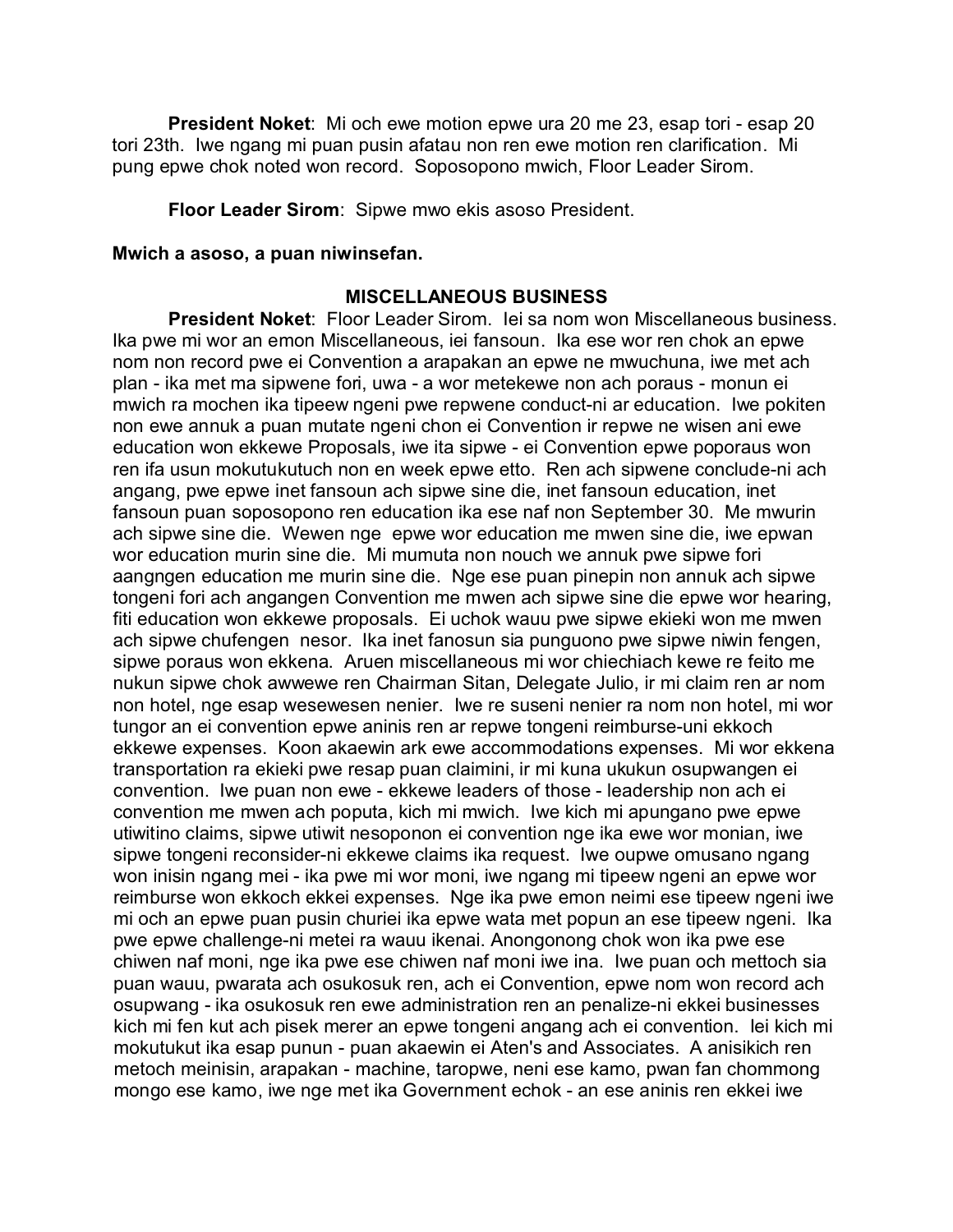fakkun weires angangen ei convention. Ina popun nanew chok ika ikenai uwa saignoni ne sign-ei meinisin taropwe ekkewe met mi kuu ren ach expenses ren ei imw, fengen me utilities ren as of last week, effective - epwe cover-ni ena. Iwe nge ngawan chok pwe Government ese tongeni an epwe moni. Uwa watta ei pokien upwe ngeni ei convention ika met ar kokot ika met sipwe fori ika ese fakkun wauu ekkei moni, fiti fengen me monien ekkewe computers, me met sia fen kut senir, ika ra fakkun amonungaweno ika met ei convention a ekieki sipwe fori. Mwen ach sipwe tongeni sareno - pwe ika sia sareno epwe weires ion epwe wisen follow up won ekkei mettoch pokiten a dissolve ach ei convention. Ina sipwan ekekiek won ika met sipwe fori murin. Nukun ena puan nukun ach allowance, pwe ika sie sareno ngen ese kamo allowance, met sipwe fori. Ion epwe wisen follow up, ion epwe wisen kuta met nge a dissolve ach ei convention. Ikkei ekkei ngang umochen chok wauu, sipwe ekekiek won me mwen ach sipwe sareno. Kinisou chapur. Vice President Aten.

**Vice President Aten**: Kinisou Mr. President, upwe tungor ngeni nouch we Budget officer, ika ese mochen epwe provide us with a updated budget me statistical report. Kinisou.

**President Noket**: Ewer, kinisou chapur, uwa fen tungor non ewe week. Iwe iei rechok mang pokiten repwe mwo updated ekkoch obligation, iei as of this morning a updated ach obligations, iwe uwa ekieki secretary epwe directed an epwe work with the budget ar repwe come up with a status report, ika financial status report. Ika mi tufich epwe tongeni epwe disseminate nesor ika mi tufich pokiten mi fen wor input mi fen wor met won ena program ar repwe tongeni input ni ekkena recent obligations. Chairman Sitan.

**Chairman Sitan**: Kinisou Mr. President, ren chok Convention information, by next week are ese touu niwinin ekkewe computer, are sia wes, NFC epwene angei ekkei Computer, pwe ese wor naum computer. Am mi need Computer. Am mi need equipment, ngang mi afata non nai we taropwe me mwan pwe am budget for computer nge - are ma emang, iwe am ouwa chok nouni ekkei.

**President Noket**: Iwe ewe announcement seni NFC. Ina e pwarata ukukun met weiresin ekkei business. Chairman Mori.

**Chairman Mori**: Kinisou Mr. President, ngang uwa chok mochen upwe pwarata ai support-uni mefiom kewe ren ekkewe reasonable expense. Ren ekkewe ruomon mi wor awenewenan ngenir. Ai nuku mi fakkun auchea an ei Convention epwe support-uni ekkewe reasonable expense ir mi incurred fansoun ei convention. Ai chechemeni ewe pre-convention mei amonata ika mi fen mutate ekkewe reasonable expense ren iokewe repwe tongeni incur fansoun ach mwich. Puan ai puan support-uni mefiom we ren ekkewe weires ren kamouun met sakkun supplies sia aea, ngang mi puan fituk. Amo ita chiechiach meinisin repwe puan fitikich ren express ren ekkei osukosuk kich mi nom non. Ren ena allowance ren emon me emon delegate, ina mwo ii ika a mang, iwe sipwe fetei ren weiresin, nge ekkena ekkoch ngang uwa aneanei pwe amo epwe fen akomw mwen ach kewe allowance, kinisou Mr. President.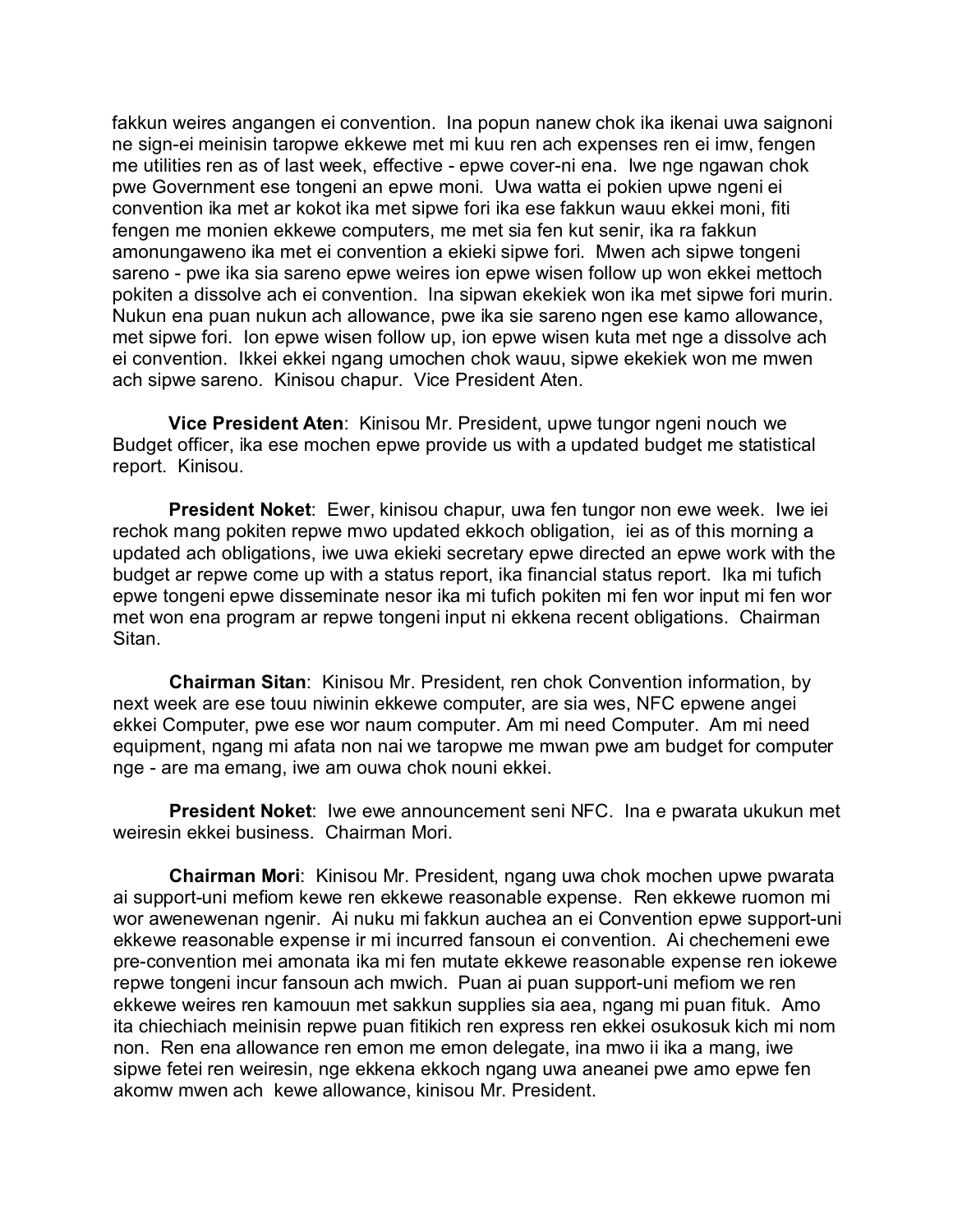**President Noket**: Mi puan wor neimi - Chairman Stephen ke eitieta popum ren omw nengeniei.

**Vice Chairman Wiliander**: Kinisou President, ese puan ii wor met upwe ani miscellaneous, ngang mi puan fituk, puan fiti Delegate Sitan, tori Vice President Aten, uwa puan mefi nge mi enlet metekewe Chairman Mori e kapas won. Nge eu chok am oupwene sakkofesen won, ren ach we allowance ika expense. Usun ai chechemeni nge esap mwo fan eu ach sipwe picked up ni echo check seni ach move in non utach ei tori ach sipwene puan touu seni non utach ei. Iei ai ei noninen, fan asengesin sap ren chok kich, nge sisap sinei ika ifan nonomun ei neni ren ach arrangement fengen me sou tu, ika ifan sakun aninis - ina popun ren ekkei popun me wewe, ngang upwe fakkun tungor ngeni secretary ika ese mochen epwe ngeni kich ach status nesor. Pwe sipwe nonom nge sipwe puan tongeni sinei ika ifan nonomuch me ach plan ngeni Saturday me Sunday, me next week. Pokiten kich mi meinisin mi chommong ngeni mi chommong ngeni aramasach a fen puan usun sia apasa nge ren kan ai ei mwan unuki, Delegate Julio. Ua mefi an weires, uwa mefi ukukun an osupwang non ei fansoun. Ese chok pwa pokiten an famine ese nomw ngeni. Kinisou chapur.

**President Noket**: Seni ena wewe, upwe ngeni Delegate Raymond ika mi wor mefian.

**Delegate Raymond**: Ese wor mwo, Mr. President.

**President Noket**: Ese wor. Chairman Stephen.

**Chairman Stephen**: Kinisou chapur Mr. President, ngang upwe puan chok fiti chiechiei kewe ne apasa ach kinisou ngenikich meinisin, ngeni nouch kewe staff, ren ei ukukun sia tik won. A nuku sia arapakan ii sipwene wes. Upwe fakkun apasa ach kinisou ren ach oturesi me achocho ngeni metei wisach, ach ekieki pwe ita eu metoch mi impossible. Ngang won inisi upwe pwarata ai kinisou ngeni Samach God won nang, ekkeran iei eu task e put on my shoulder by the people. Amo ita upwe manau ngeni nesopuchikinón upwe pusin pwarata ai kinisou ngeni God ren an a ponueta, ren ei wewe, ngang upwe pusin kinisou ngeni kich meinisin. Ai nuku sia kuna saramen nesopun ena pokungo, like the end of the tunnel. Iwe sipwe ne fen onguóno ach achocho ngeni an epwe nikinikochuno, fiti puan ekkena wewe me osukosuk mi nom nefinach ngeni ach we administration, nge upwe puan chok tungor achocho puan sechafin netip seni ewe administration an epwe anisiochu ekkei need kich mi chiwen nom won. Akaewin ekkena outstanding expenses mi nonom ngeni kich site tipis ngeni aramas, ekkewe vendors ika pwisin Chairman Sitan. Nge fan itan ar mochen sacrifice-ni ar kewe tufich fan iten ach ei angang. Ngang upwe omusomus sefan ngeni emon me emon monun ne mwich tori nouch kewe staff ika mi kan wor metekan nikiniki me nipwokipwokingawen fefetanin inisi, me ai kakapas, eni epwe mwo chok ii iei fansoun ai upwene poputa ne enimenim. Kinisou chapur Mr. President.

**President Noket**: Kinisou, Floor Leader Sirom. Ika mi wor mefiom.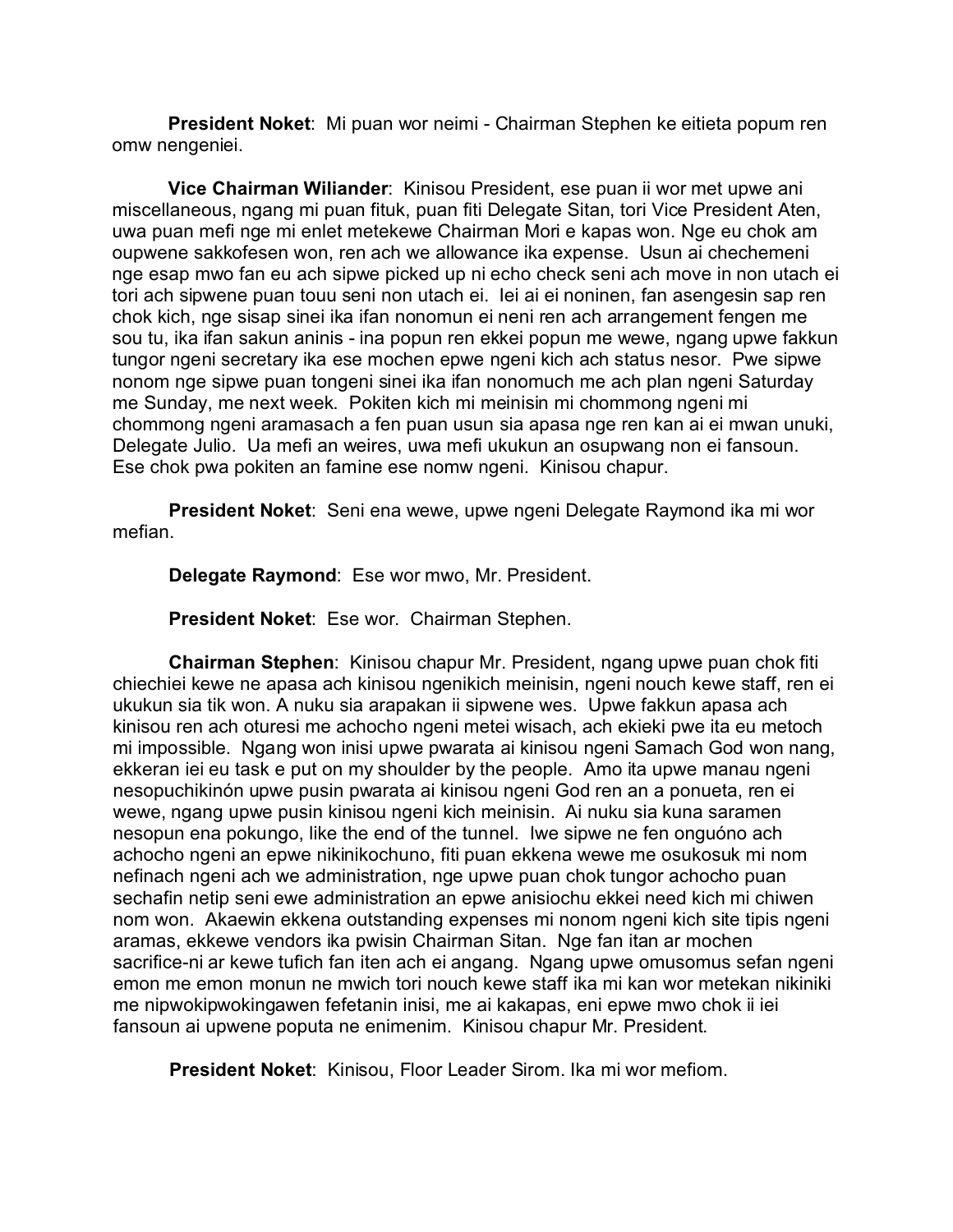**Floor Leader Sirom**: Ewer kinisou chapur Mr. President. Mi wor ekkoch ai tungor ngeni omw na sea. Aewin kose mochen kopwe tungor ngeni nouch kewe secretary, ar repwe amolata ekkewe proposal a passed an - ika epwe wor ach mwich next meeting day, nge epwe available ngeni emon me emon Delegates. Aruuan, upwe puan tungor ren ewe annuk ren we education an epwe laps, ewe iwe sie poraus won. Kose mochemn puan tungor ngeni Hernak epwe puan angang won enan. Pun sise fen monuki iwe sia osupwang. Aunungatin ai nuku sia ii arapakan nesoponon, ach ei convention, nge mi och metekewe sia encounter non ach we aewin sai, sipwe monongeni. Aewin make schecule ngeni LNO, Aruan TA epwe chok cut me iei. Ekkena mettoch sia fen ani osukosukan non ewe aewin sai. Iwe last-inon, upwe chok ii apasa ai kinisou ngeni Aten's family ren ei neni ra mut ngeni kich aach sipwe aea, puan kinisou ngeni President, Delegates, chon angang meinisin, ika esap punun iwe, esap wor ponuetan ach angang. Kinisou chapur.

**President Noket**: Kinisou chapur ekkewe mettoch meinisin mi take - sa take nout of it, ren ekkewe mettoch ka poraus won. Nge iei Secretary a take note of it, mi auchea met ekkewe ke poraus won. Delegate Julio Raymond a wor mefiom.

**Delegate Raymond**: Ewer, Mr. President, ewer, ngang upwe watiw ai kinisou, ngeni President, Vice President, meinisin Delegates, nouch en convention Secretary, nouch kei staff ren met mi fis seni nepoputan ei mwich tori iei. Ngang upwe kinisou chapur ren ma support seni meinisin staff, iwe kinisou ngeni Aten's Associates ren ar provide-ni ei nenien mwich ir mi provide. Delegate Sitan, meinisin ami. Ewer, mi ekis wor problem-in ach ei ma State, kich mi weweiti. Nge ma we don't have a choice nge ma ai luku meinisin ami ika kich meinisin mi achocho fengen ren met epwe tongeni tawe. It unfortunate - iwe ina chok mefiei na Mr. President. Iwe ngang uwe ekin pwe upwe sai nesor, upwap return Tuesday. Kinisou chapur.

**President Noket**: Tuesday, Sunday ika Tuesday kopwe niwin.

**Delegate Raymond**: Upwe return Tuesday.

**President Noket**: Secretary kopwe hold-ni noun atenan check, kosap ngeni. Mi och pwe sipwe schedule-ni ach angang nge epwe mutir. Mi wor och metoch ngang uwe monukano. Fansoun sipwe ekiek won pwe nupwen sipwe niwin fengen nesor, me mwen an Delegate Raymond epwe niwin - epwe sai, ren ewe formal closing day. Fansoun an epwe wes an ewe Style and Arrangement Committee mwich, ach sia finalize-ni ewe final reading won ekkewe proposals meinisin non ach sipwe ne tou noo education. Epwe wor formal transmittal - transmission - ika transmittal letter fengen me ekkewe proposal sipwe inform ngeni Governor. Ren met sa - a transpired me non ach ei convention. Pwe ir repwe take action won metekan me murin ika mi fis. Repwene angang fengen me ewe - pwe ren referendum amonata ren ballots, amonata ren metekan epwe fis non ewe utut. Iwe mi auchea ena fansoun epwe wor formal closing date, ach sipwe ne - ina ena sipwe puan ekekiek won iwe puan inet fansoun ewe stlyle and arrangement committee pwe epwe awesano ar angang pwe sipwe ne vote won, final reading, me mwen ach sipwe no education. Pwe sipwe niwin iwe sia chok sine die